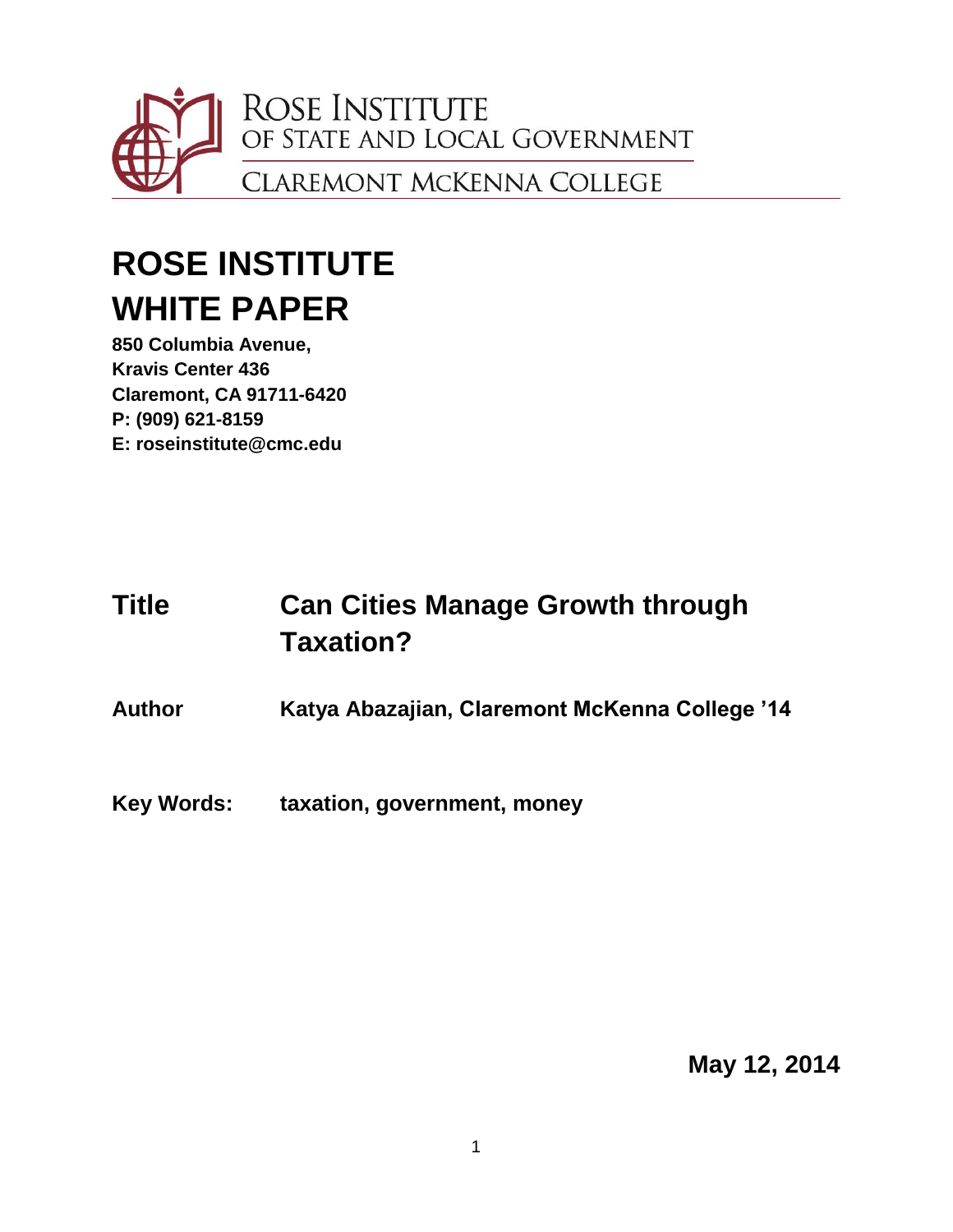#### **Abstract**

Local government policy often relies on taxation to address the central concern of ensuring municipal growth. This paper uses the Kosmont Cost of Doing Business rating compiled by the Rose Institute of State and Local Government called to discuss the effects of tax policy on growth. The goal of this paper is to use the spatial equilibrium model to estimate the correlation between the cost of doing business and certain basic observable outcomes. These outcomes are reflected in wage, population, and price levels. The underlying spatial equilibrium model leads to "deep effects" equations, which are used to connect these observable correlations to more tangible measures of growth. Through the deep effects equations, we analyze the effect of the cost of doing business on the productivity, amenities, and economic success of California's cities. We find that a higher cost of doing business does not lead to lower productivity and amenities, but rather improves amenities and maintains steady levels of productivity under a long-term equilibrium.

#### **Introduction**

Elected officials on the national scale face difficult political and legislative challenges, among which a prominent theme is economic prosperity. Economists labor at deriving the sources of success on the federal level and have produced highly insightful work to try to answer these questions. However, prosperity at the local level is often overlooked. Local governments are challenged to promise sound infrastructure and safe communities for their residents with tight funding and various social challenges in the way. To look at prosperity on a local level, one cannot apply the same thought as when examining national or international economics. Given the complexity of city dynamics, it is impossible to accurately gauge the effects of an independent variable on economic success by regressing against income per capita, as is usually done in simple economic analysis. City dynamics are based on feedback loops that economists have struggled to disentangle. At the local level, a city's prosperity fluctuates much more in tune with worker migration and changes in housing prices. The construction of new schools or better freeways can set into motion an influx of population, flooding the labor market, allowing businesses to lower wages or encouraging higher productivity. Overall, a single change sets into motion a series of events, many of which change with the results of another, and often with simultaneous causality (Storper 2010). The combined effects of all of these factors result in what we may call economic success.

The spatial equilibrium model and the developments by Rosen (1979) and Roback (1982) deliver a way to estimate the tangible effects of a single variable on observable outcomes despite the complicated systems involved. Research on "agglomeration economies" has helped us understand why and how increases in productivity or population occur in dense cities. Agglomeration economies form when business choose to "agglomerate" to collect the benefits of increased returns to scale and the positive externalities of tight networks on innovation and productivity (Rosenthal and Strange 2004). Although little of the research provides final answers for policymakers hoping to direct growth, the discussion can help us understand and dissect the findings of this paper. It seems that if local governments could understand the forces underlying agglomeration better, they could use its causes to affect growth. However, finding a jumping off point is difficult because of the tangled relationships in cities' feedback loops, as I mentioned before. For example, an improvement in local amenities can draw workers to live in a certain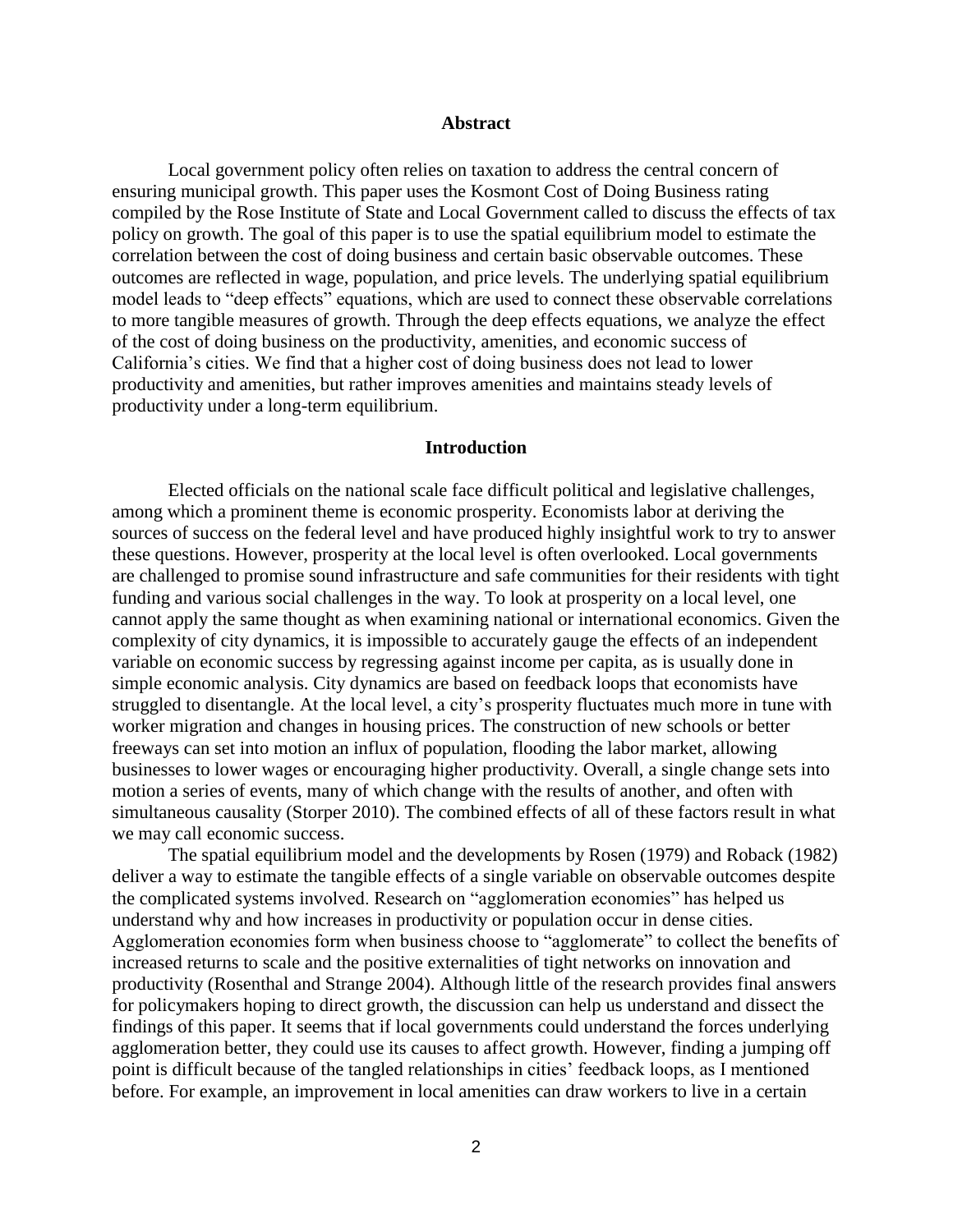city, but also make the cost of living higher due to high demand for housing, therefore driving demand for higher wages, and in turn, affecting a variety of facets of businesses' and workers' operations. Then, are workers drawn to the amenities or the higher wages? Which should local governments target in attempts to pass constructive policy? Most of the existing literature fails to answer such questions. Doing so would require a way to isolate the effects of a single change on variables of growth.

The most advanced work in explaining these dynamics is that of Glaeser and Gottlieb on which my study of California cities is based. Their work on the spatial equilibrium model allows for simultaneous causality that is multi-directional and constantly interactive. The spatial equilibrium model is the most elegant description of these complicated systems to date (Storper 2010). The remarkable aspect of this model is its result in "deep effects" equations. They provide rather concrete results relating to economic success. The central ideas of the spatial equilibrium model tie in with agglomeration because the model is based on disentangling the many forces at play within agglomeration economies. Through literature on agglomeration, we can set forth the causes and benefits of agglomeration, but only the model can reveal the tangible results of altering a single variable from city to city.

After solving the model for deep effects equations, we can use the results from simple linear regressions to produce easy-to-understand values that represent changes in non-traded goods productivity, traded goods productivity, and local amenities. I will elaborate on these areas later in this paper. The regressions involve regressing wage, population, and price levels against the chosen independent variable, in this case, the Kosmont Cost of Doing Business Cost Rating. Since most of the tax measures collected by the Kosmont Survey vary from city to city, my results could shed significant light on the impact of individual municipalities' choices. Significant results could alter how local government officials should think of tax policy. The interaction between government and economics on a local level may therefore become clearer and local policy can become more informed and influential.

#### **Data Summary**

The central source for data for the independent variable, the cost of doing business, is the Kosmont Cost of Doing Business Survey. The survey collects data on close to 350 cities, of which 246 cities are in California. Cities surveyed in California are chosen based on available information out of the 481 cities and towns in California. This means that the Survey is slightly biased toward larger cities. However, exclusion of small cities without data will slant our analysis of observed agglomeration forces toward larger cities rather than tiny towns, which serves the purpose of examining largely aggregated communities.

Table 1 below gives an overview of the characteristics of the basic data sets for 2005 and 2012. Housing prices, earnings, and populations all vary widely throughout the data set, showing the diversity of the selected cities. For the purposes of this study, I choose to focus on the cost of doing business according to the Total Index, which is a continuous index by which cities are then ranked into quintiles by costliness. Though we could use the Cost Rating (as in, 1 for a city with a "\$" cost rating, as seen in Figures 1 and 2 of the Appendix), the data is unreliable, and showed significant differences from the results of the Total Index regressions. The reason for this discrepancy is likely that the Cost Rating gives a ranking based on quintiles, but the full data set from the Kosmont Cost of Doing Business Survey includes cities in and out of California. Therefore, many cities that were included in the construction of the quintiles were omitted from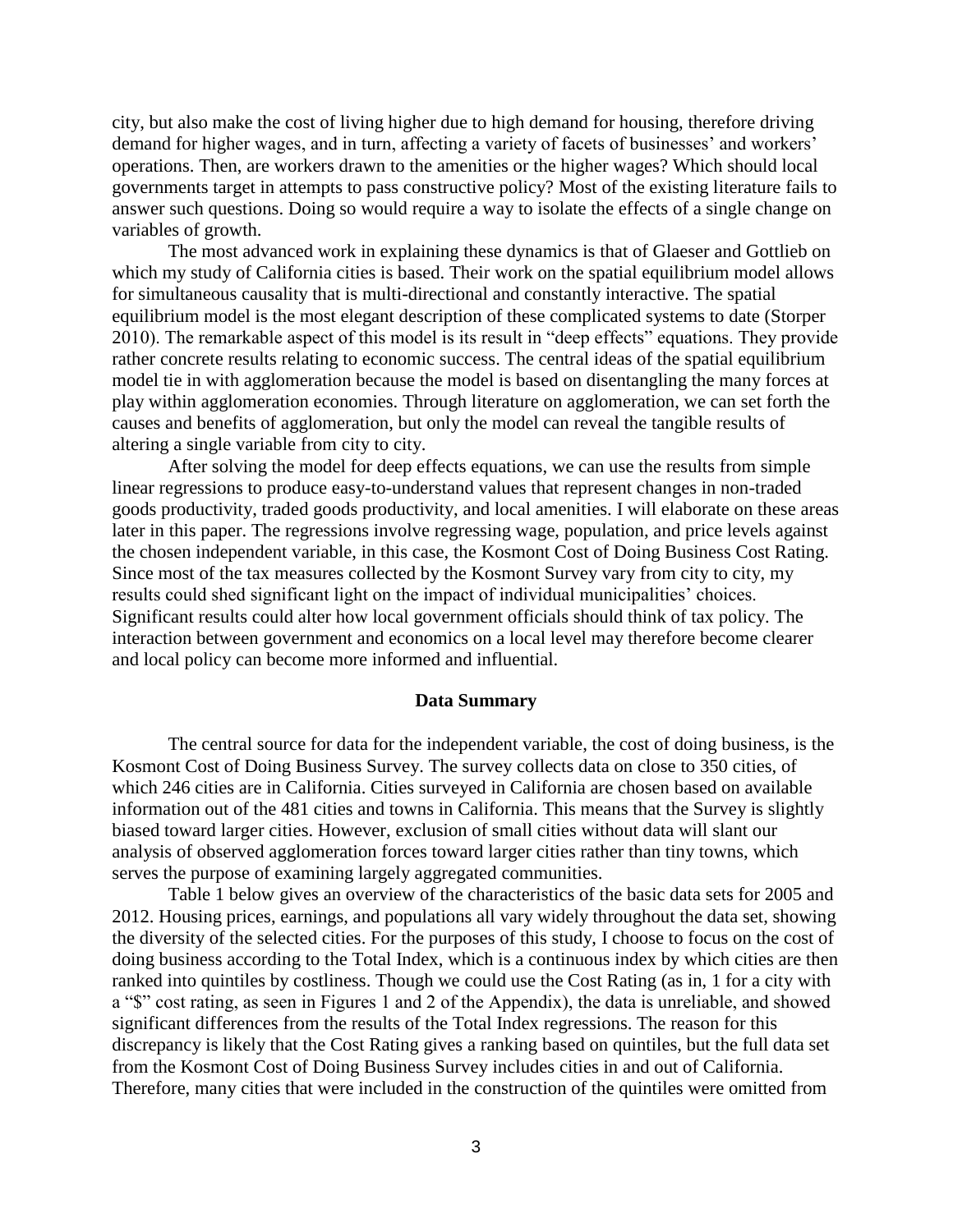this study, skewing the data for the Cost Rating variable. From now on, I will only discuss the results of the regressions on the Total Index.

| <b>Basic Methodology</b><br><b>Overview</b>                                                                                                         | 2012<br>Obs.: 247    | Median       | Min                     | Max                               |
|-----------------------------------------------------------------------------------------------------------------------------------------------------|----------------------|--------------|-------------------------|-----------------------------------|
| <b>Glaeser and Gottlieb</b>                                                                                                                         | <b>Earnings</b>      | \$35,453.35  | \$14,768                | \$94,381                          |
| $(2009)$ use three simple<br>regressions that give the                                                                                              |                      |              | (San Luis<br>Obispo)    | (Los Altos)                       |
| relationship between<br>endogenous outcomes                                                                                                         | <b>Housing Price</b> | \$372,721.34 | \$67,000                | \$2,050,000                       |
| (population, wages, and price<br>levels) and the cost of doing                                                                                      |                      |              | (Danville)              | (Beverly<br>Hills)                |
| business to direct their<br>analysis. They are simple                                                                                               | <b>Population</b>    | 112,644      | 64                      | 3,857,786                         |
| linear regressions of                                                                                                                               |                      |              | (Vernon)                | (Los Angeles)                     |
| population, wages, and price                                                                                                                        | 2005                 |              |                         |                                   |
| levels on the Total Index,                                                                                                                          | <b>Obs.: 114</b>     |              |                         |                                   |
| which for our purposes is the<br>single independent variable.                                                                                       | <b>Earnings</b>      | \$31,853.22  | \$16,734                | \$61,286                          |
| We use these regressions to                                                                                                                         |                      |              | (Chico)                 | (Newport)<br>Beach)               |
| find the regression<br>coefficients $\hat{b}_N$ , $\hat{b}_W$ , and $\hat{b}_P$<br>used in the "deep effects"<br>equations given in $(1)$ , $(2)$ , | <b>Housing Price</b> | \$478,776.32 | \$207,000<br>(Glendale) | \$1,095,000<br>(Newport<br>Beach) |
| and $(3)$ . I will explain these                                                                                                                    |                      |              |                         |                                   |
| equations in more detail later.                                                                                                                     | <b>Population</b>    | 182,631      | 61,408<br>(Folsom)      | 3,731,437<br>(Los Angeles)        |
| The regression coefficients                                                                                                                         |                      |              |                         |                                   |

**Table 1. Summary Statistics for 2005 and 2012 Data Sets**

are very basic representations of the effect of the cost of doing business (as defined by the Total Index) on population, wages, and prices, respectively. These basic representations might appear to give us an idea of what a high cost does to population levels, but in fact are too simple to give any real insight beyond in which *direction* high cost affects population, wages, and prices. We gain real insight from including the regression coefficients in our "deep effects" equations listed below.

The impacts of the cost of doing business on traded-sector production, non-traded production, and amenities are denoted  $\delta_A$ ,  $\delta_H$ , and  $\delta_\theta$ , respectively. By using linear combinations of the coefficients from the regressions equations of population, wages, and price on the independent variable we can estimate the following equations:

$$
\delta_A = \alpha \gamma \hat{b}_N + (1 - \alpha + \alpha \gamma) \hat{b}_W \tag{1}
$$

 $\delta_{\rm H} = \mu \eta \hat{\rm b}_{\rm N} + (1 - \mu + \mu \eta) \hat{\rm b}_{\rm W} - \hat{\rm b}$  $P$  (2)

$$
\delta_{\theta} = (1 - \beta)\hat{b}_{P} - \hat{b}_{W} \tag{3}
$$

This is the major contribution that Glaeser and Gottlieb take from the work of Rosen and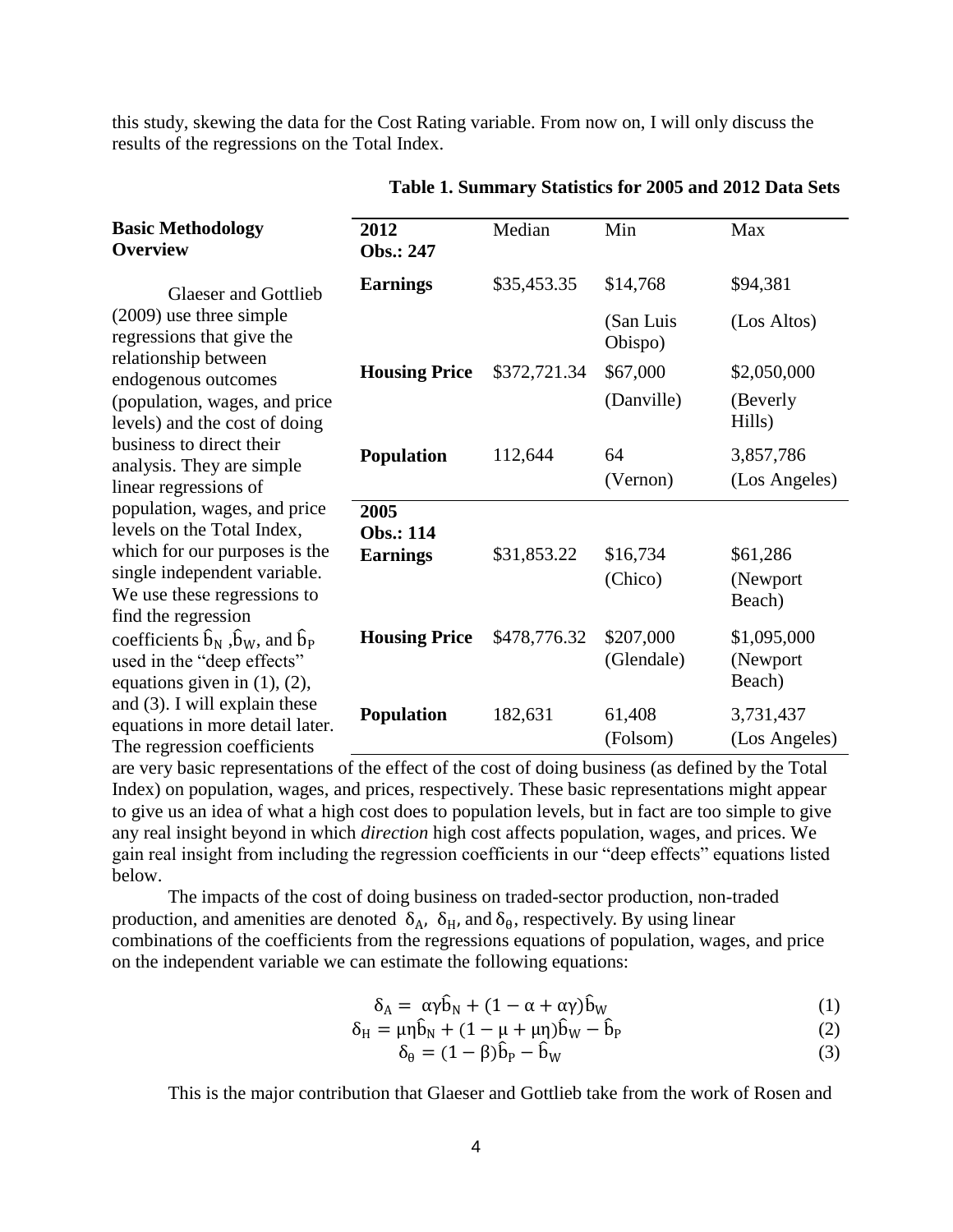Roback. Earlier work had only looked at prices to infer the effects of location-specific characteristics, but the newer interpretations take into account the complex systems at work within cities, for example, accounting for the impact that amenities may have on income. The parameters alpha, gamma, mu and nu are given in the paper by Glaeser and Gottlieb, and are discussed in more detail below.

I applied the same analysis to the study over time. After taking the growth regressions, for which I measure the period from 2005-2012, the deep effects equations estimate the marginal impact of the cost of doing business on the change in productivity and amenities. The regressions are likewise simple growth regressions where the cost of doing business is the single independent variable upon which the growth rates of population, wages, and prices are regressed. There are two options in deciding how to represent the cost of doing business when analyzing change over the given time period. One option is to regress the growth rates of our observable outcomes against the initial Total Index in 2005, and see whether high costs in 2005 had resonant effects throughout the following seven years. The other option is to use the average Total Index over the timespan as the independent variable, which gives us a more balanced look at the effect of the cost of doing business on cities' growth.

#### *Parameter Estimates Detail*

Glaeser and Gottlieb provide parameter estimates for the deep effects equations (4) through (6). The parameter definitions are taken from Roback's original derivations. Under their assumption,  $(1 - \beta)$ , which is the average share of household spending on housing is estimated to be 0.3. The parameter  $\alpha y$  is the share of non-traded capital in production. Its estimate is based on the assumption that labor's share in total output is about two-thirds. So,  $\alpha$ , the share of capital in total output is presumably 1/3. The following given estimate for the share of non-traded capital in production is then about 0.1. Using estimations from Glaeser, Gyourko and Saks (2005), and Gyourko and Saiz (2006), Glaeser and Gottlieb conclude that  $\mu$  is 0.6 and  $\mu$ n is 0.3, where  $\mu$  is the share of capital in the production of housing, and  $\mu$  is the share of non-traded capital. The parameter  $\mu$ n reflects the share of non-traded capital used in the production of housing, and is estimated to be 0.3 based on an estimate taken from The parameter  $\mu$  on its own is an estimator of the share of capital vs. labor in production.

#### **Results**

To understand the results of both the static regressions and the growth regressions from 2005 to 2012, it is simplest to look first at the results of the "deep effects" equations in each case.

#### *Results for Growth Analysis, 2005-2012*

The deep effects equations for the growth regressions did not show any statistically significant results. The results for the estimations of  $\Delta_A$ ,  $\Delta_\theta$ , and  $\Delta_H$  (growth of traded goods productivity, amenities, and non-traded goods productivity, respectively) are shown in Table 2 below. Overall, trends show that an increase in the cost of doing business corresponds with slowed growth in productivity of both the traded and non-traded goods sectors. An increase in the cost of doing business also seems to correlate with an increased growth rate of local amenities. These results are directionally consistent with the results of the static regressions, as I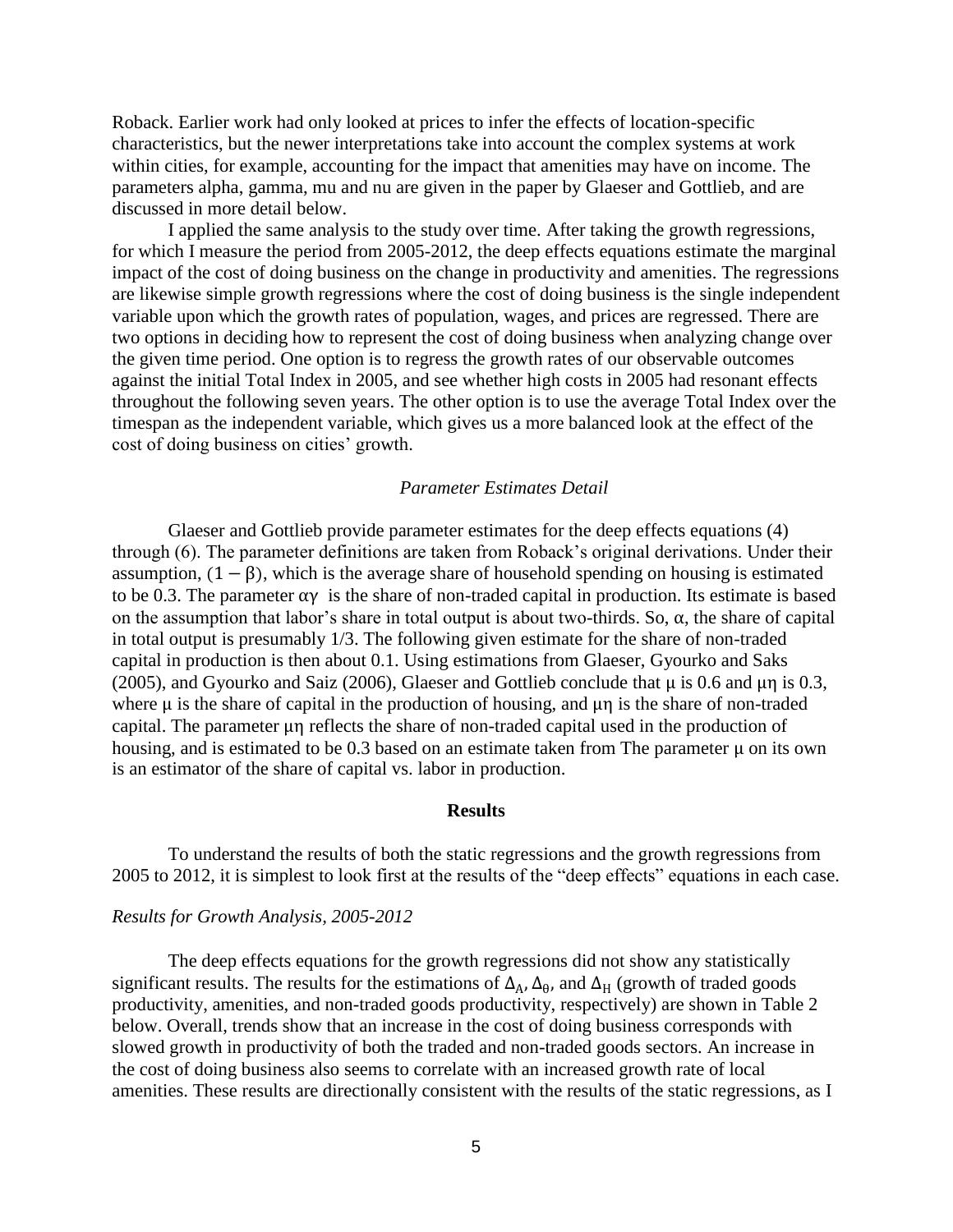will explain later. However, the lack of statistically significant results implies that over the seven years for which data was available, higher costs of doing business showed no verifiable impact on the growth rates of wages, population, or prices, nor on growth of amenities or productivity. So, in the following discussion, we can assume that California cities stayed at a long-term equilibrium for the entire term in question.

To see the detailed results of the growth regressions used to calculate the deep effects below, please refer to Figure 3 of the Appendix.

| <b>Growth Deep Effects Results</b> | ΔA          | Δ <sub>θ</sub> | $\Delta_{\rm H}$ |
|------------------------------------|-------------|----------------|------------------|
| <b>Average Index</b>               | $-0.000038$ | 0.00031        | $-0.0011$        |
| <i>St.</i> Error                   | (0.0003)    | (0.0005)       | (0.001)          |
| T-stat                             | $-0.13$     | 0.62           | $-1.10$          |
| <b>Initial 2005 Index</b>          | $-0.00004$  | 0.00115        | $-0.00421$       |
| <i>St.</i> Error                   | (0.0008)    | (0.0013)       | (0.0028)         |
| T-stat                             | $-0.05$     | 0.88           | $-1.50$          |

#### **Table 2. Results Predicting Effects on Amenities and Productivity**

Note: \*\*\* denotes statistically significant at the 1% level, \*\* denotes significant at 5%, and \* significant at 10% level.

*The growth regressions showed that a higher cost of doing business (whether average or initial) has no significant impact on the growth of amenities or productivity, implying that cities remained at equilibrium for the seven years in question. Note that traded goods productivity is denoted by the subscript A, non-traded goods productivity, by the subscript H, and local amenities, by* θ.

#### *Results for Individual Years 2005 and 2012*

Table 3 below shows the calculated effects of the cost of doing business (Total Index) on  $\delta_A$ , traded goods productivity,  $\delta_\theta$ , local amenities, and  $\delta_H$ , non-traded goods productivity for 2005 and 2012. The results for 2012 were most significant and interesting: As the cost of doing business increased across cities, local amenities improved with a coefficient of 0.00221, statistically significant at the 1% level. This implies that when higher taxes were collected, the revenues went toward improvements in amenities. While this is an interesting effect, it may also simply be showing a trend in local government spending. The relationship between the improvement on amenities and the changes in productivity levels provides further insight.

Neither the exhibited decrease in traded goods productivity nor the increase in non-traded goods productivity was statistically significant and the magnitudes were almost four times smaller than that of the effect on local amenities. This signifies that increasing the cost of doing business, interpreted as higher taxes from city to city, improves local amenities, but has no significant impact on the productivity of businesses. This trend occurs despite the intuition that higher taxes would restrain production by raising costs for local businesses. To better understand this result we can refer to the original regression coefficients from Figure 4 in the Appendix, which shows the effects of the cost of doing business (both as a Total Index and as the discrete Cost Rating) on the log of wages, population and housing prices.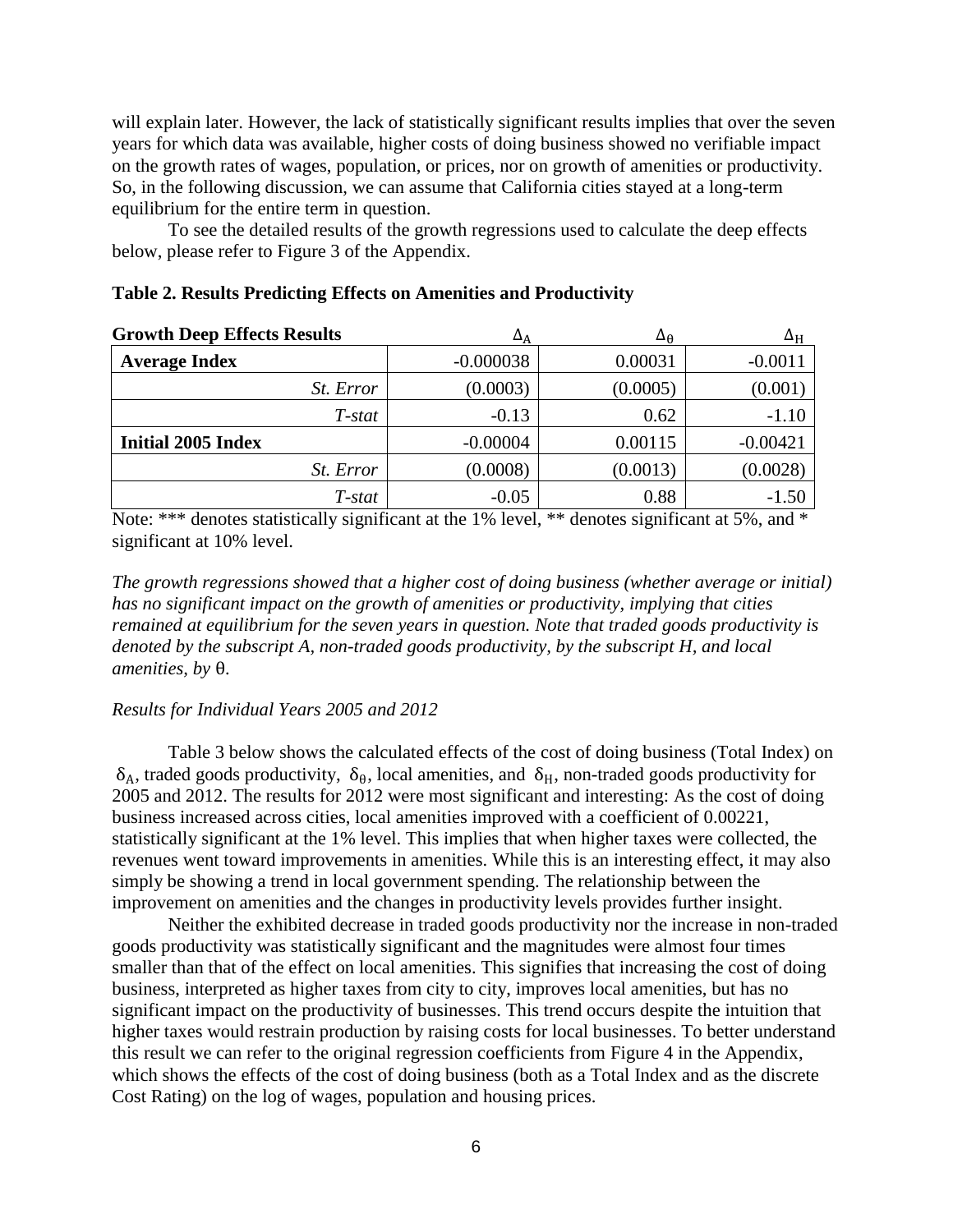| <b>Static Deep Effects Results</b> | $\delta_A$ | $\delta_{\theta}$ | $\delta_{\rm H}$ |
|------------------------------------|------------|-------------------|------------------|
| 2005                               | 0.0003     | $0.0033*$         | $0.005*$         |
| <i>St.</i> Error                   | (0.002)    | (0.002)           | (0.0029)         |
| T-stat                             | $-1.50$    | 1.65              | 1.72             |
| 2012                               | $-0.0007$  | $0.00221***$      | 0.0006           |
| <i>St.</i> Error                   | (0.0006)   | (0.0008)          | (0.0013)         |
| T-stat                             | $-1.17$    | 2.76              | 0.46             |
| 2012 Truncated                     | 0.00       | 0.0007            | 0.0013           |
| <i>St.</i> Error                   | (0.0007)   | (0.0014)          | (0.0009)         |
| T-stat                             | 0.00       | 0.50              | 1.44             |

#### **Table 3. Results Predicting Effects on Amenities and Productivity**

The deep effects equations show that contrary to my hypothesis, all of these forces do not drive down productivity, but rather improve amenities without significantly disturbing the spatial equilibrium. More people appear to live in more costly cities, despite higher taxes. We can look to the 2012 regressions of wage, population, and prices on the Total Index, which can be found in Figure 4 in the Appendix, to further analyze these results. As the Total Index increases, wages decrease by 0.2%. Additionally, as the Total Index increases, population increases by 0.9%. These results are statistically significant. From these results, we expect that the taxes levied on businesses push business owners to lower wages, and somehow simultaneously draw people to live in the surrounding areas. Housing prices also appear to be higher in high cost cities, though the respective coefficient is not statistically significant. These results support the idea that in agglomeration economies, people accept higher costs to draw benefit from positive effects of agglomeration, and in this case, specifically from improved amenities.

While higher taxes might be expected to hurt businesses' welfare, the deep effects equations suggest that despite increased taxes, productivity remains stable, and while wages are lower, workers and businesses do not leave. From the business side, this suggests that businesses can afford to offer lower wages in higher cost cities because by paying the increase in taxes, they are essentially buying the life satisfaction of their workers by improving local amenities through government. Businesses lower wages to cover the increased costs. This could be how businesses are able to maintain the same levels of productivity – by the external satisfaction of their workers and by mitigating increased costs.

In 2005, similar directional effects were observed in the data. The static regressions for 2005 showed results similar to the 2012 results, all found in Figure 4. Wages decreased by 0.3% with an increase in the Total Index, although not statistically significant, and population increased by 2.7% at the 1% significance level. Housing prices increased by 0.1% but not at a statistically significant level. These similar effects suggest that the patterns found in the 2012 static regressions can be applied to the results for 2005.

We find that in the 2005 data, the coefficient on traded sector productivity shown in Table 3 above is positive instead of negative, but again, it is not statistically significant, so we can disregard it. The coefficient on local amenities, which was so strong in the 2012 data, is only 0.0033 in the 2005 data, but still significant at the 1% level. The coefficient on non-traded goods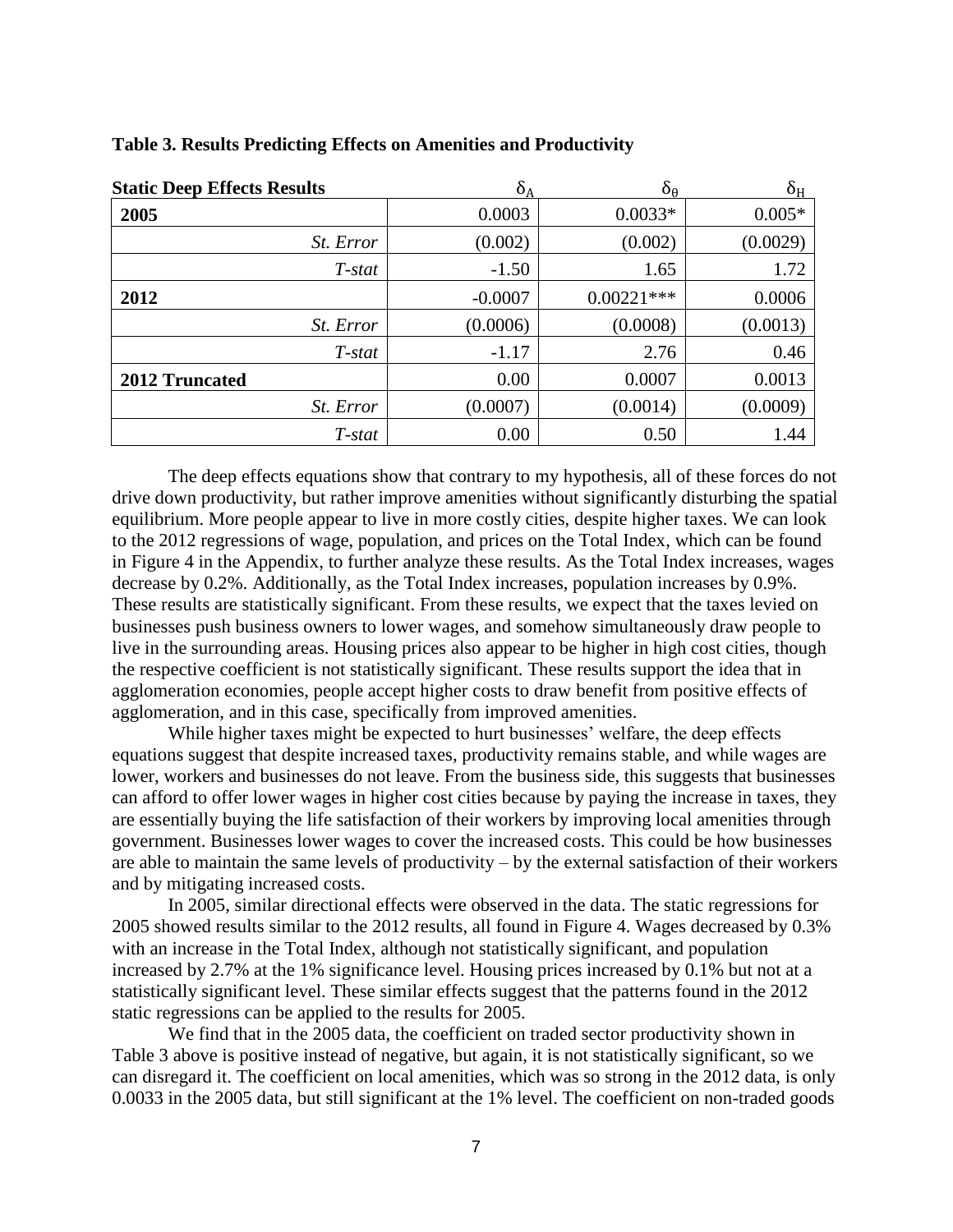production is statistically significant at the 10% level here, where it was not statistically significant before. The coefficient on non-traded goods productivity is 0.005, and the coefficient on amenities is 0.0033. It appears that for 2005, an increasing cost of doing business meant improvements in local amenities, similar in magnitude to the improvements in non-traded goods production. Generally, this means that levying higher taxes on businesses in 2005 corresponded with better amenities and growth in non-traded goods. Non-traded goods in this case could include businesses in the service industry or goods that are physically not tradable. This adds another layer of discussion to the previous findings for the year 2012. Supposing that the positive increase in non-traded goods production had been statistically significant in 2012, we could say that increases in amenities go hand in hand with increases in productivity in the non-traded sector when higher taxes are levied on businesses.

To better understand this potential relationship, we can assume for argument's sake that the correlation does exist overall and that the rise in amenities and non-traded goods productivity are in fact connected. A generalization might be that for non-traded goods, which mostly consist of services, improved amenities contribute to more appealing store fronts or more draw to "tourist" consumers. This works for drawing prospective residents into homes, which are considered non-traded goods, but does not work for electricity generation or concrete manufacturing, both of which are examples of non-traded goods that do not obviously benefit from improvements in amenities. Supposing that housing makes up a significant portion of a given city's non-traded goods sector, as could potentially have been the case for a number of cities in 2005, the improvements in amenities could have inspired population migration into town and thus spurred construction of homes, bringing a rise in non-traded goods production.

However, the lack of statistical significance of the coefficient on non-traded goods productivity for 2012 signifies that the only sure relationship in the results of the static regressions is the correlation between higher taxes and better amenities. The variation in results between the 2005 and 2012 non-traded goods coefficients could be related to the fact that the 2005 data set only contains data on cities larger than 65,000. To be certain of the validity of the use of the entire 2012 data set, we can test the results of regressions on a truncated 2012 data set for similarities. In Figure 4, we see the results of a static regression on 2012 cities with populations greater than 65,000, therefore excluding cities unaccounted for in the 2005 data set. The results of the static regressions on the truncated data set show the same directional effects as the full set. The coefficient showing a 0.8% increase in population is significant at the 1% level. Similar to the results of the 2005 static regressions, the coefficients on changes in housing prices or wages show no statistical significance. However, directionally, all results reflect the same changes as the regressions on the full 2012 data set. The deep effects equations' results, as shown in Table 5, have no statistical significance, though they reflect the directional implications of the results of the deep effects equations for the full data set. Therefore, we find that the use of the full 2012 data set is in fact appropriate for increased statistical significance.

#### **Conclusion**

My results showed that although higher taxes did not harm productivity as expected, the pursuant effects adhered to the theories supporting the existence of agglomeration economies. While California cities appeared to stay at equilibrium for the years 2005-2012, increases in the cost of doing business showed improvements in amenities and sustenance of productivity. Given the results of the 2005 regressions, it is also possible that improved amenities accompany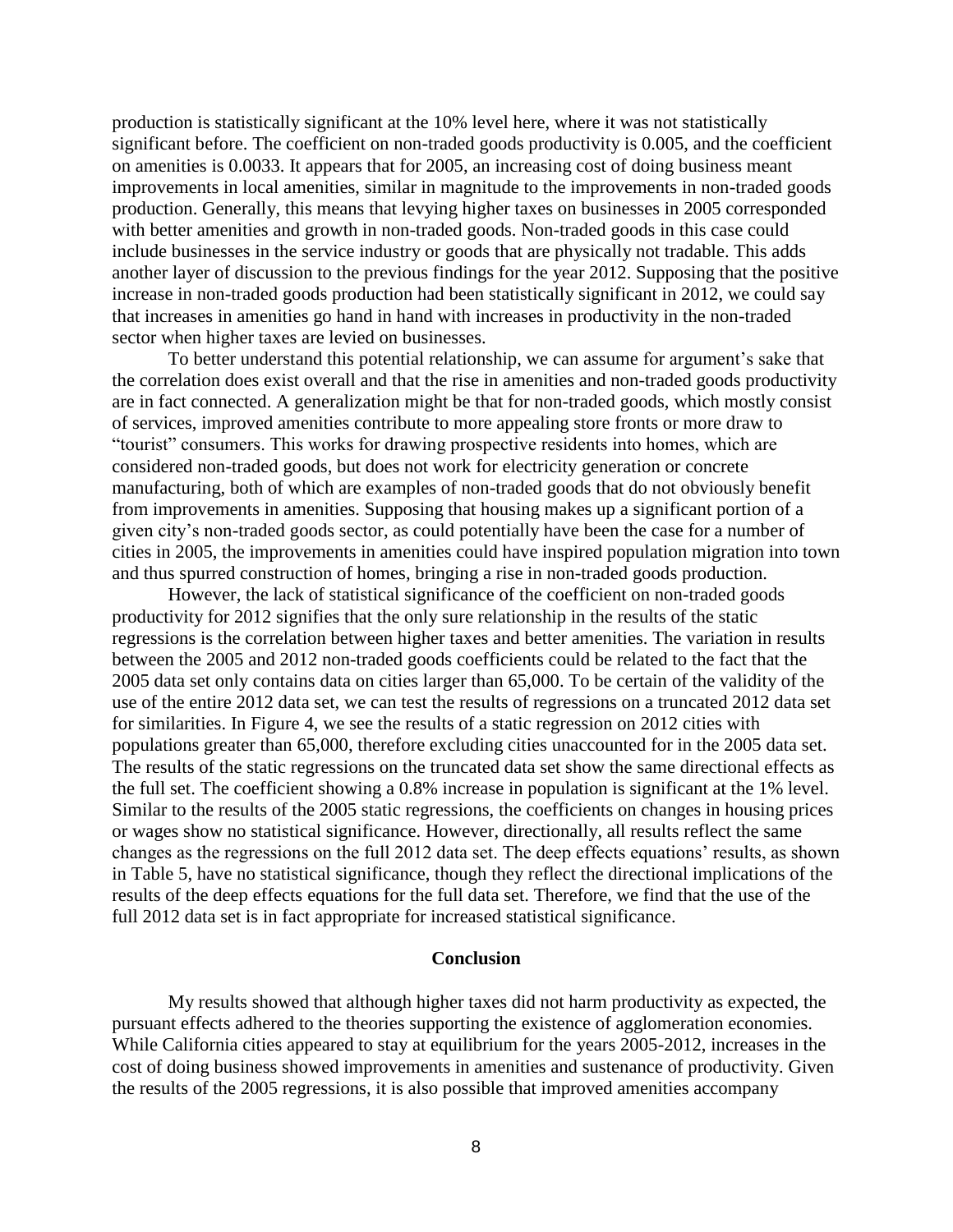increased productivity in the non-traded goods sector; however the results were not conclusive.

#### *Interpretation and Context*

This is an interesting finding for California's local governments since a majority of the taxes for which information is collected in the Kosmont Cost of Doing Business Survey vary from city to city. My results suggest that governments can afford to raise taxes on businesses (if the government spending goes to improved amenities) without stifling productivity or population growth. Additionally, increases in taxes should result in no significant perturbations of the spatial equilibrium over time for a period of less than or equal to seven years. The condition specifying spending on amenities exists only because, according to my data, this has been the trend in the past seven years, and such behavior would produce the apparently stable effects seen in my analysis.

On a consumer side, the high population levels and high housing prices in high cost cities under equilibrium are interesting. Despite higher taxes, these two effects are strong. One would expect that consumers must show some signs of reacting to higher taxes. These signs may be reflected in the lack of increased production in high cost cities. It is possible that the taxes levied on individuals are reflected in lower consumer demand for local goods, which would explain the slowdown in local production. Productivity does not increase, as would be expected in an agglomeration economy with increasing returns to scale. Since these results do not adhere strictly to what the theory of agglomeration would dictate, the results of this study must have found the direct effects of higher taxes on productivity, without just picking up agglomeration effects. The effects of taxes on productivity, in this case, cannot be misattributed to agglomeration.

As a result of the observed effects of higher taxes, local governments should be prepared for increased taxes to directly create higher costs for businesses. Then, depending on the behavior of firms, this could result in lower wages or layoffs. Here we see the higher costs reflected in lower wages. Additionally, local government officials should note that although productivity seems not to suffer, it also does not improve.

In further work, this study would be improved by solving the underlying model for deep effects equations taking agglomeration forces into account. The parameter values to make this possible are given in Table 2 of Glaeser and Gottlieb, but the solution of the model is reserved for higher level work. Without the built-in agglomeration effects, we can try to estimate how much of the observed coefficients stem from agglomeration forces. Thus, the analysis relies on what we already know of agglomeration economies. With agglomeration built into the model, we could have a more direct understanding of the effects of the cost of doing business on economic success.

#### *Threats to Validity*

One major flaw partially in the model and partially in my selection of data could compromise the significance of my results: In urban areas like Los Angeles and San Francisco, cities are often clustered and share communal spaces between residents of all surrounding areas. Additionally, workers often commute across cities between their workplaces and their homes. I suspect that this is why the 2012 data set including many small cities did not negatively affect the validity of the study: Because the small cities in question may have been located between a number of other small cities in the suburbs of Los Angeles. One way to solve this problem would have been to choose cities across many states and further than some minimum distance apart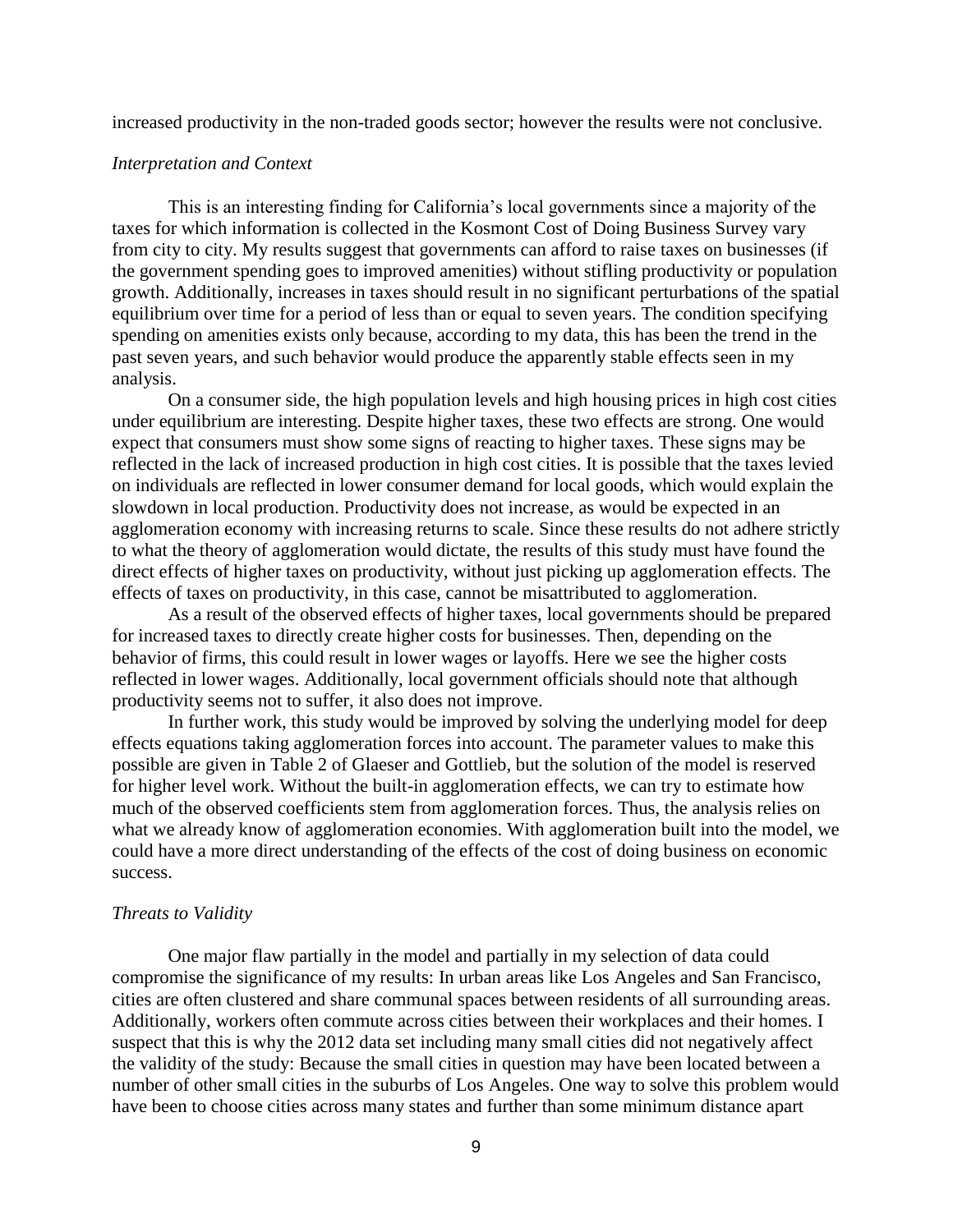from one another. However, a study on that sample of cities would have had to take into account a wide variation of state income taxes and sales taxes, which would have added an entirely new element of analysis to my results. Additionally, data for taxes is only sparsely available for cities outside of California. More thorough data would have to be assembled manually by calling local government offices, as the extensive California data was collected. Such a study would be implausible and likely too far-reaching to reach conclusive results for answering questions about local businesses' interactions with government.

However, considering the effects of this complication of the results, it is possible that the general conclusions are not compromised. Let us assume the cities do interlace with one another. Then the findings described earlier in my conclusion hold for a single city. We know that population is increasing and housing prices are similarly increasing (which I have tied to the improvement of amenities) but productivity remains the same. It is then possible that high cost cities with the characteristics mentioned above have high populations because of the following scenario: A worker may work in one city, but can choose to live in a number of cities neighboring the city where they work. Therefore, as workers adjust their locations to ideal amenity levels and make movements accordingly, they may keep the same job all along. Thus productivity may remain steady across varying cost levels because the real important choice for the worker is the place where they live, in addition to reasons already discussed. This idea further supports the theory of the benefits of agglomeration, since it assumes that workers will relocate for amenities and other positive agglomeration benefits rather than for wages. Therefore, the clustering of multiple cities may account for the steadiness in productivity.

An inherent problem in conducting a study like this one is the causality between the cost of doing business and the quality of amenities and productivity. As has been noted many times in this paper, causality is simultaneous and multi-directional in the spatial equilibrium model, and therefore will always be difficult to disentangle. It is possible that some endogenous relationships should be acknowledged between the cost of doing business and improvements leading to municipal growth. However, in any study of spatial dynamics of this kind, this causality problem is bound to exist. The only effective way to get around it is to discuss the possible occurrences of reverse causality or feedback loops, and acknowledge them in the construction of future models. For example, it may be important to note that cities with great amenities and prosperous production will likely impose higher costs because the economic success in the city allows for higher levels of taxation without negative effects. This would feed back into the results found here, giving the false appearance that taxes have seemingly no effect on productivity and only positive effects on amenities, when in reality, governments are simply responding to the ability to charge a higher premium of residents and businesses in their cities without economic change. The best that this discussion and my prior results can offer is a clear picture of the effects of instituting a change in the cost of doing business, despite the surrounding complicated dynamics at work. While the causes, as always, remain unclear, local governments may now have some agency in managing and understanding municipal growth.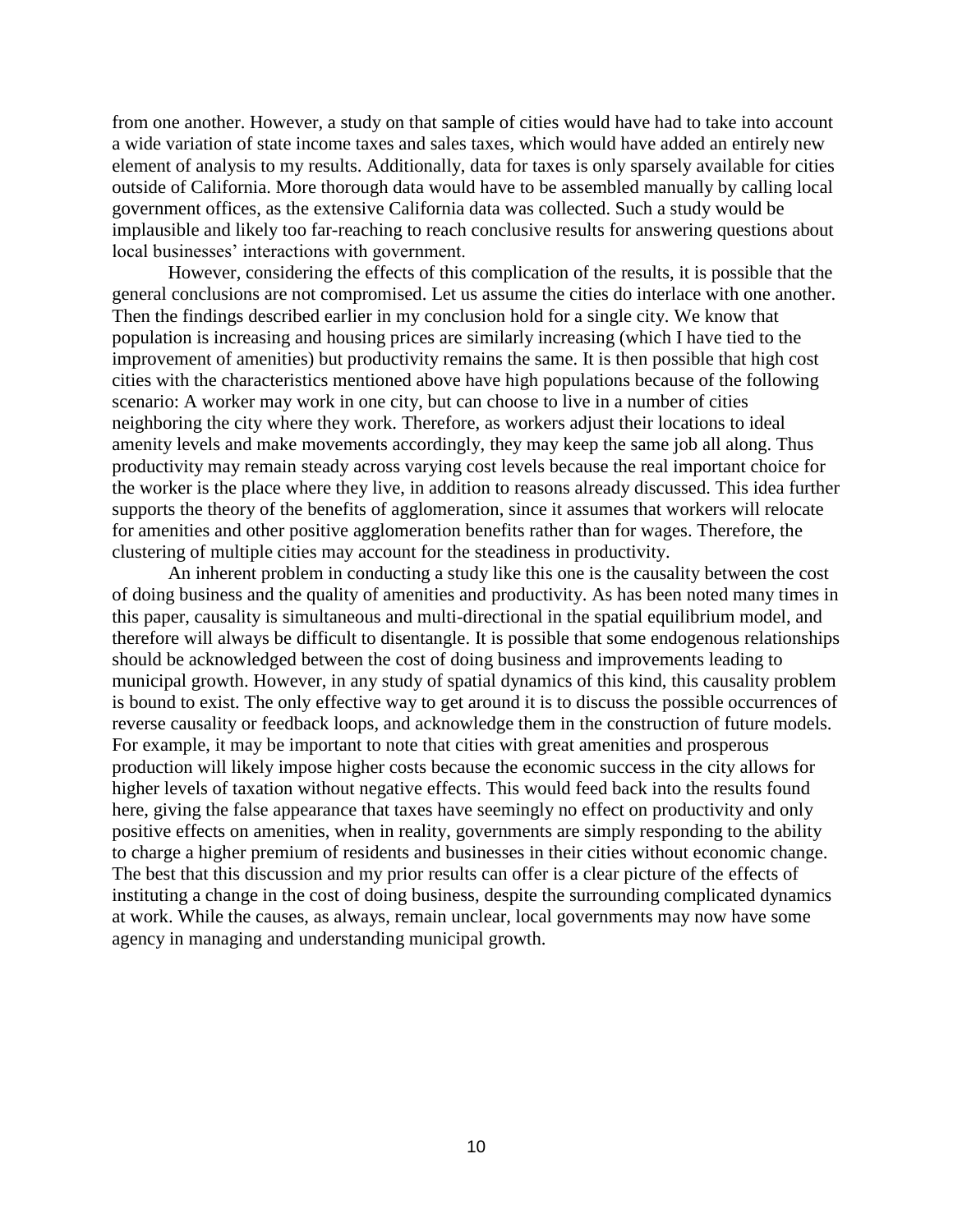#### **References**

- Bodenhorn, Howard, and David Cuberes. "Financial Development and City Growth: Evidence from Northeastern American Cities, 1790-1870." NBER Working Papers. (2010). http://www.nber.org/papers/w15997.
- Brulhart, Marius, Mario Jametti, and Kurt Schmidheiny. "Do Agglomeration Economies Reduce the Sensitivity of Firm Location to Tax Differentials?." The Economic Journal. no. 563 (2012): 1069-1093. 10.1111/j.1468-0297.2012.02511.x.
- Davis, Donald R., and David E. Weinstein. "Bones, Bombs, and Break Points: The Geography of Economic Activity." American Economic Review. no. 5 (2002): 1269-1289. 10.1257/000282802762024502.
- Duranton, Gilles, and Diego Puga. "The Growth of Cities."CEPR Working Papers. . http://diegopuga.org/papers/urbangrowth.pdf.
- Ellison, Glenn, Edward L. Glaeser, and William R. Kerr. "What Causes Industry Agglomeration? Evidence from Coagglomeration Patterns." American Economic Review. no. 3 (2010): 1195-1213. 10.1257/aer.100.3.1195.
- Glaeser, Edward L., and David C. Mare. "Cities and Skills."Journal of Labor Economics. no. 3 (2001): 316-342. http://EconPapers.repec.org/RePEc:ucp:jlabec:v:19:y:2001:i:2:p:316- 42.
- Glaeser, Edward L., Joseph Gyourko, and Raven E. Saks. "Why Have Housing Prices Gone Up?." American Economic Review. no. 2 (2005): 329-333. 10.1257/000282805774669961.
- Greenstone, Michael, Richard Hornbeck, and Enrico Moretti. "Identifying Agglomeration Spillovers: Evidence from Million Dollar Plants." Journal of Political Economy. no. 3 (2010): 536-598. http://www.jstor.org/stable/10.1086/653714.
- Gyourko, Joseph, and Albert Saiz. "Construction Costs And The Supply Of Housing Structure." Journal of Regional Science. no. 4 (2006): 661-680. 10.1111/j.1467- 9787.2006.00472.x.
- Krugman, Paul. "Increasing Returns and Economic Geography." Journal of Political Economy. no. 3 (1991): 483-99. http://links.jstor.org/sici?sici=0022- 3808(199106)99:3<483:IRAEG>2.0.CO;2-6&origin=repec.
- Marshall, Alfred. Principles of Economics. London: Macmillan and Co., Ltd., 1920.
- Moretti, Enrico. "Local Multipliers." American Economic Review. no. 2 (2010): 373-377. http://www.jstor.org/stable/27805022.
- Puga, Diego. "The Magnitude and Causes of Agglomeration Economies." Journal of Regional Science. no. 1 (2010): 203-219. DOI: 10.1111/j.1467-9787.2009.00657.x.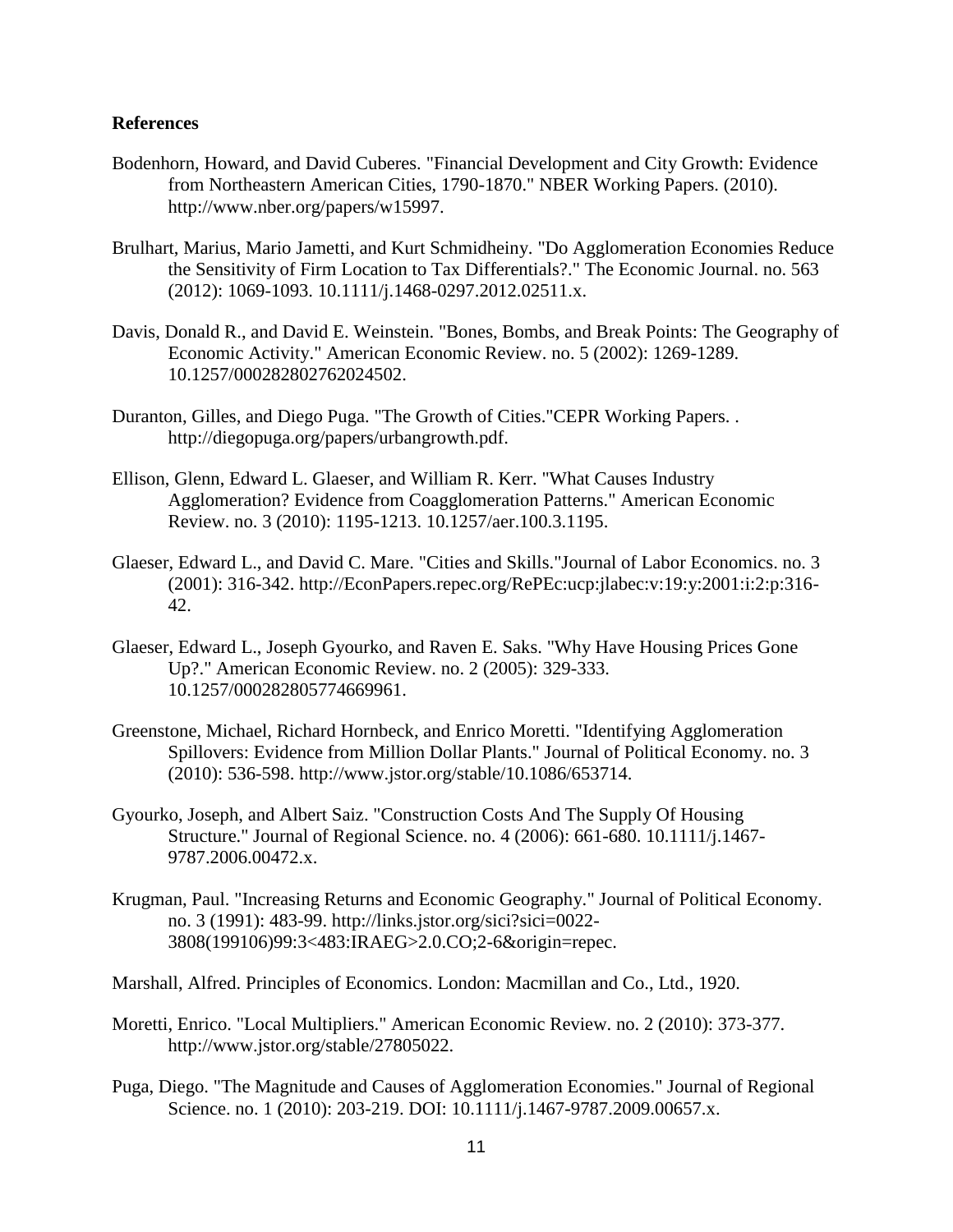- Rauch, James E. "Productivity Gains from Geographic Concentration of Human Capital: Evidence From the Cities." Journal of Urban Economics. no. 3 (1993): 380-400. http://www.sciencedirect.com/science/article/B6WMG-45P67JN-4/2/680bca759dcb952cadee959cbd0c9818.
- Roback, Jennifer. "Wages, Rents, and the Quality of Life." Journal of Political Economy. no. 6 (1982): 1257-1278. http://www.jstor.org/stable/1830947.
- Rosen, S. "Wage-Based Indexes of Urban Quality of Life. "Current Issues in Urban Economics. (1979): 74-104.
- Rosenthal, Stuart S., and William C. Strange. "Evidence on the Nature and Sources of Agglomeration Economies." Handbook of Regional and Urban Economics. (2004): 2119- 2171. http://www.sciencedirect.com/science/article/pii/S1574008004800063.
- Storper, Michael. "Agglomeration, Trade, and Spatial Development: Bringing Dynamics Back In." Journal of Regional Science. no. 1 (2010): 313-342. 10.1111/j.1467- 9787.2009.00658.x.
- Van Biesebroeck, Johannes. "Bidding for Investment Projects: Smart Public Policy or Corporate Welfare?." Canadian Public Policy. no. 1 (2010): S31-S47. 10.3138/cpp.36.suppl.s31.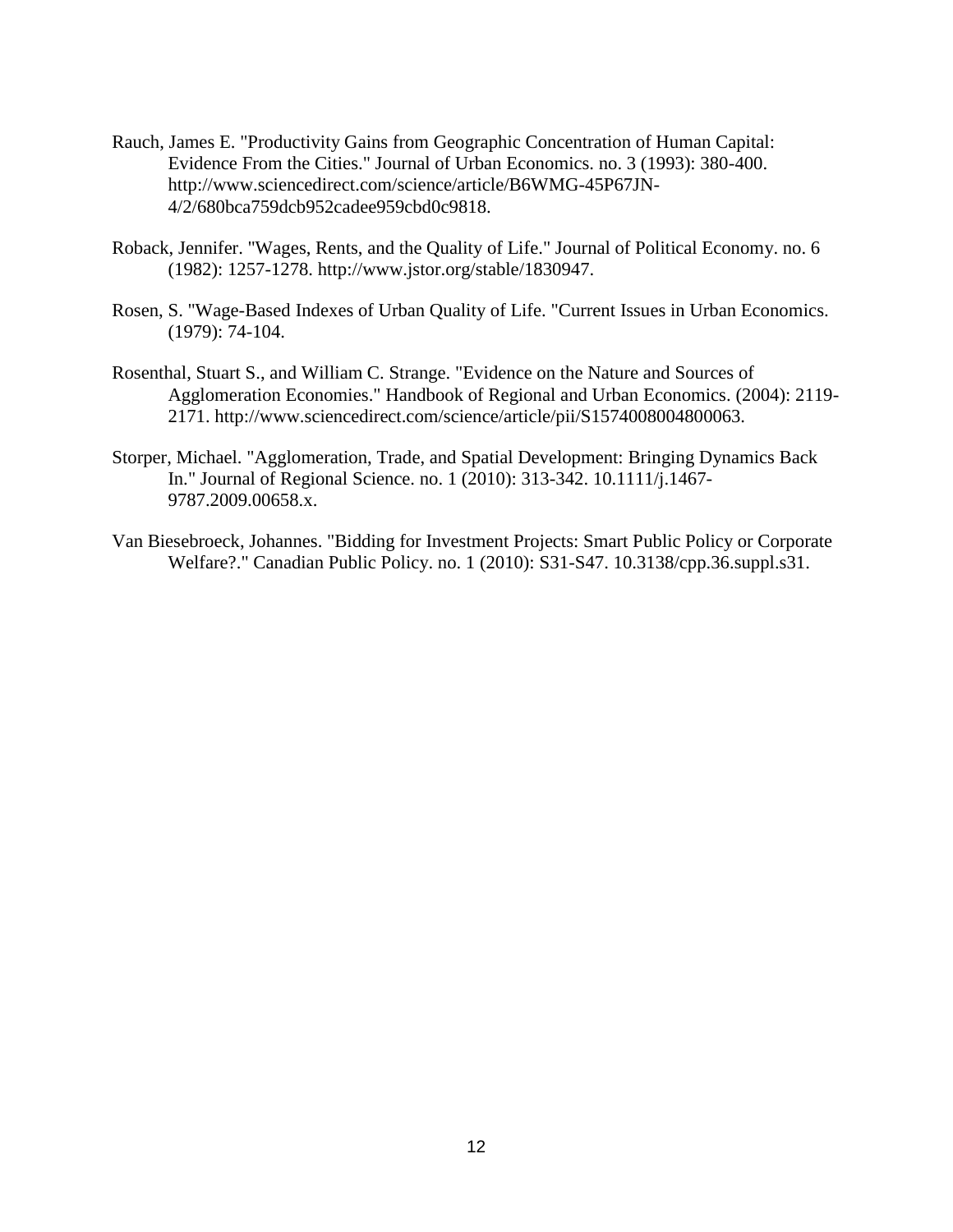### **Appendices**





*Source: Rose Institute of State and Local Government, Kosmont Cost of Doing Business Report*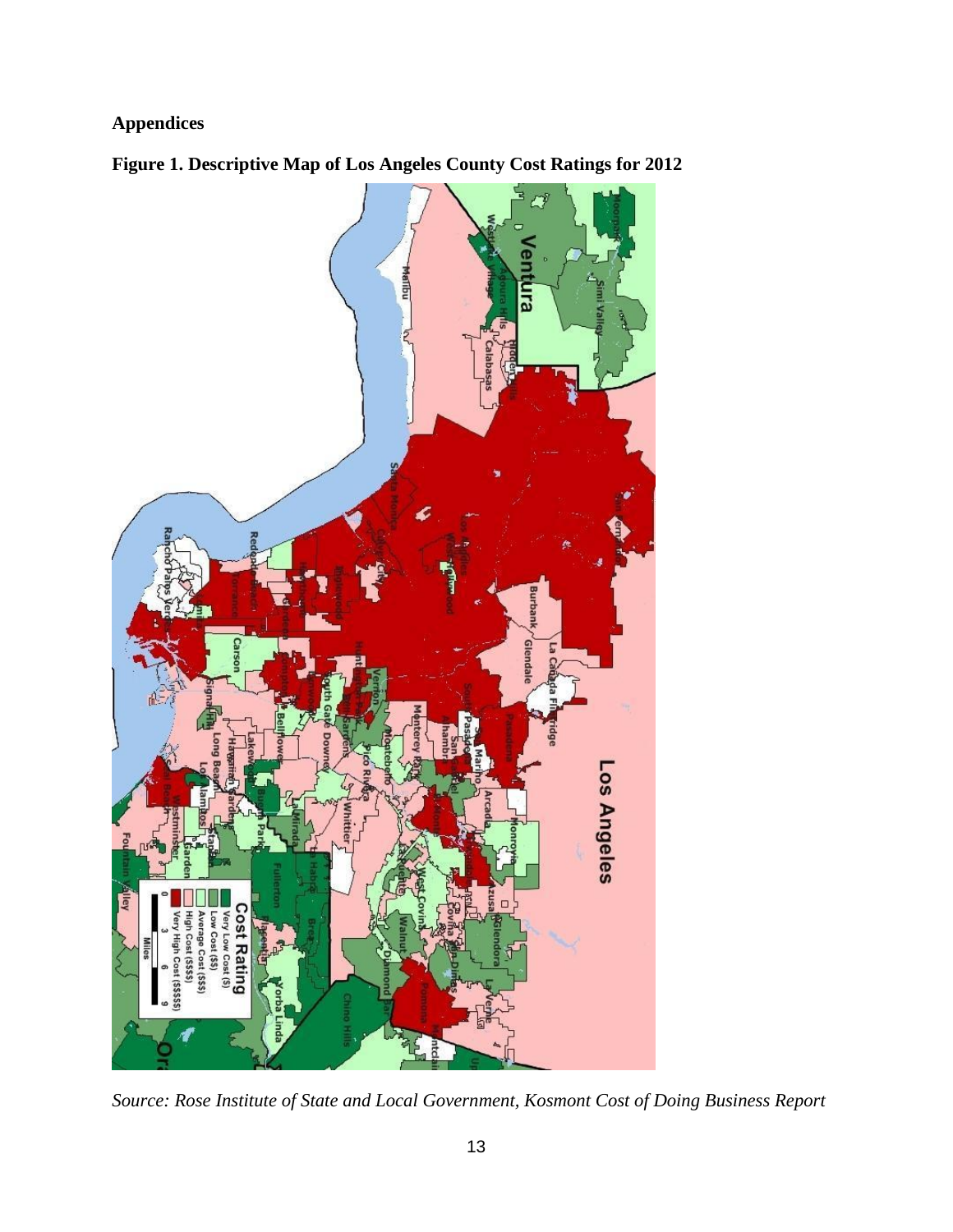

**Figure 2. Descriptive Map of San Francisco Bay Area Cost Ratings for 2012**

*Source: Rose Institute of State and Local Government, Kosmont Cost of Doing Business Report*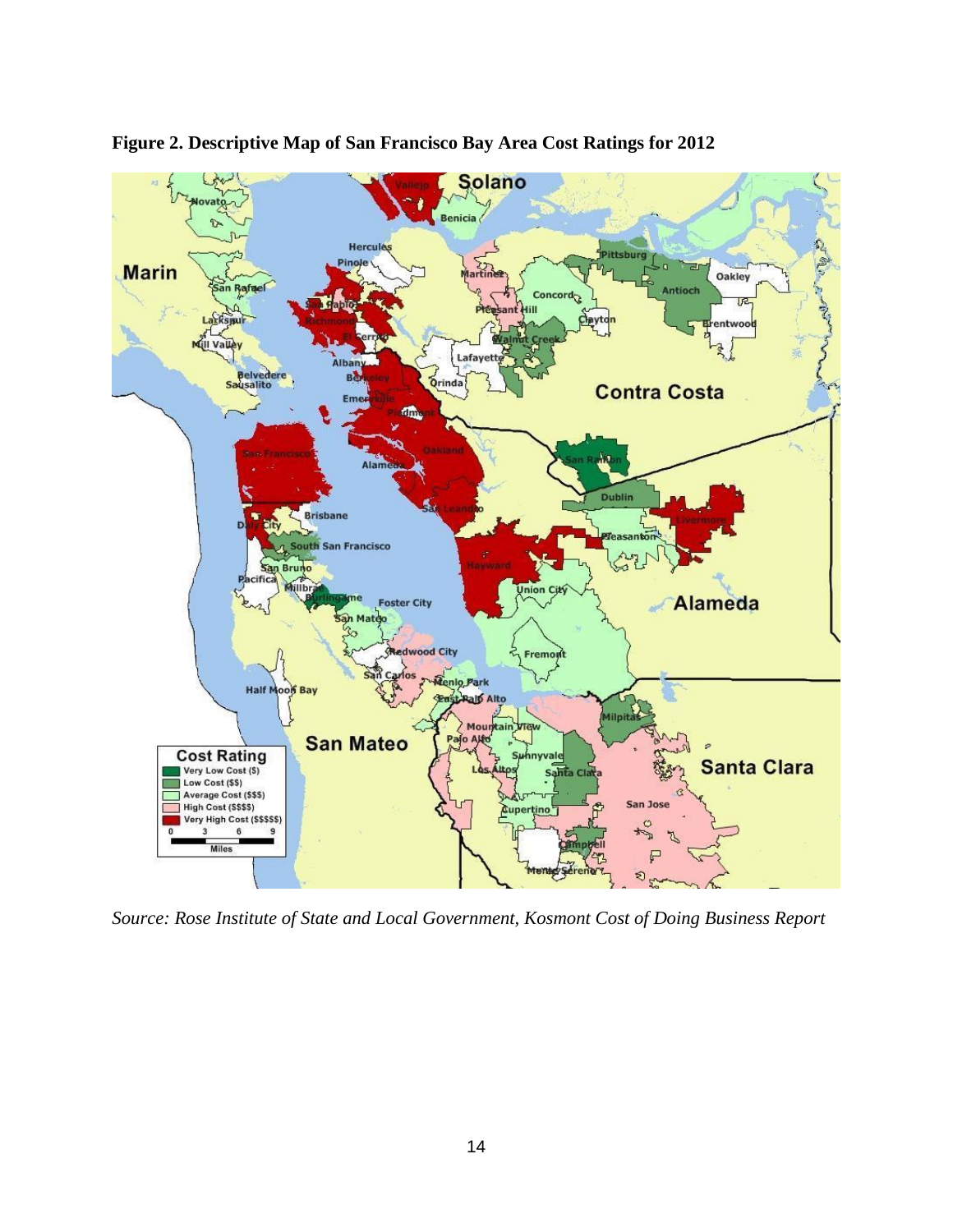|                      | Dependent<br>Variable: | Wage 2012.<br>$Log(-)$<br>Wage 2005 | Pop 2012.<br>Log(<br>Pop 2005 $'$ | Housing 2012.<br>Log(<br>Housing $2005'$ |
|----------------------|------------------------|-------------------------------------|-----------------------------------|------------------------------------------|
| Average              |                        |                                     |                                   |                                          |
| Total                | Coeff.                 | $-0.00001$                          | $-0.0003$                         | 0.001                                    |
| Index                | Std. Err.              | (0.0004)                            | (0.0003)                          | (0.001)                                  |
|                      | Intercept              | 0.0387                              | 0.104                             | $-0.637$                                 |
|                      | $R^2$                  | 0.00001                             | 0.006                             | 0.019                                    |
| <b>Initial Total</b> | Coeff.                 | 0.00005                             | $-0.0008$                         | 0.004                                    |
| Index '05            | Std. Err.              | (0.001)                             | (0.0008)                          | (0.0027)                                 |
|                      | Intercept              | 0.031                               | 0.159                             | $-0.89$                                  |
|                      |                        | 0.00001                             | 0.009                             | 0.021                                    |

#### **Figure 3. Six Regressions Measuring the Effect of the Average Total Index or the 2005 Total Index on Growth of Wages, Population and Prices**

*The growth regressions above show that as the average cost of doing business over 2005-2012 increases, the wage growth rate decreases, the population growth rate decreases, and the growth rate of housing prices increases, though none of the results are statistically significant. When regressing on the 2005 Total Index rather than the average, the results are slightly altered, but within the standard error of the coefficients on the Average Total Index. This discrepancy is resolved in the analysis of the deep effects equations found in Table 5.The lack of statistical significance relies minimal change over time and adherence to a long-term equilibrium.*